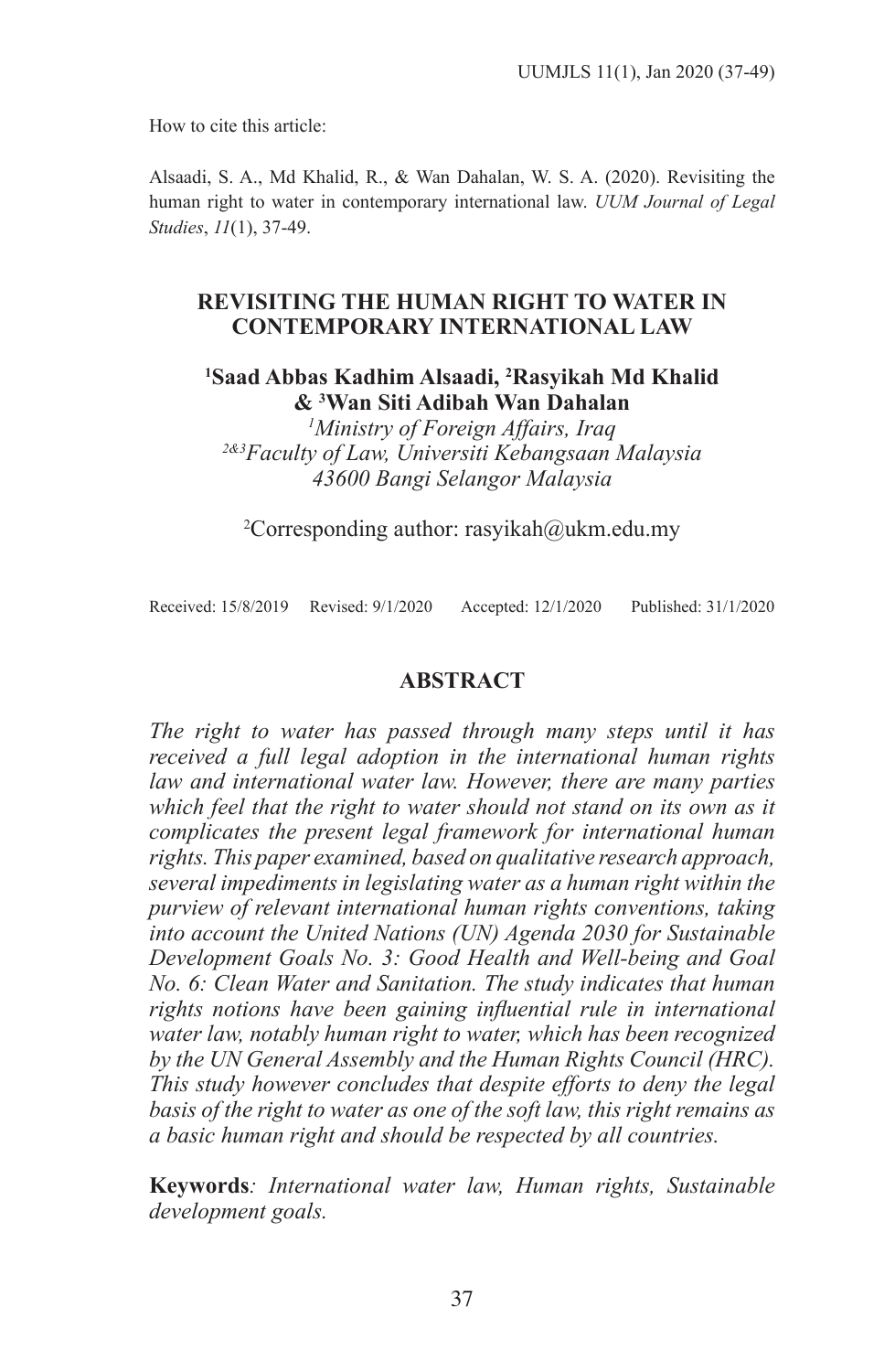### **INTRODUCTION**

The majority of laws on the international water principle are correlated to human rights, including the principle of equitable and reasonable utilization and the principle of notification of planned measures (de Chazournes, 2013). There has long been a struggle to gain access to water, which has been considered for a long time as a "great unknown" in the human rights area (Hiskes, 2010). This is particularly valid if we recall that worldwide, 768 million people do not receive safe drinking water and around two billion people do not get adequate sanitation (Loures, Rieu-Clarke, Vercambre & Witmer, 2015). Thus, inability to access clean and safe water resources results is an adverse impact on the communities who suffer from it, and is a violation of their basic human rights. Economic development cannot be sustained without providing access to clean water since uncontaminated sources of water are a precondition for economic fabrication and holistic development (Thampapillai, 2011). As such, the right to water is an integral part of the human rights instruments, particularly on non-navigational uses of international watercourses. This right is clearly adopted by the UN General Assembly, and to emphasize its significance, the Human Rights Commission (HRC) has appointed a Special Rapporteur to ensure member states' implementation of that right. This paper will elaborate and examine relevant instruments and conventions, including the Universal Declaration of Human Rights 1948 and the UN Mar del Plata Action Plan 1977, and investigate the legal foundation of the human right to water in international law.

## **WATER AS A HUMAN RIGHT: AN OVERVIEW OF THE SIGNIFICANT INTERNATIONAL FORA**

The Universal Declaration of Human Rights 1948 held in Paris can be seen as the earliest attempt to incorporate the right to water as part of human rights. Water is a basic necessity for all humankind and all living creatures on earth. This was also a topic of discussion at the United Nations Conference on the Human Environment in 1972, the 1977 United Nations Water Conference in Mar del Plata, and the Ministerial Conference on Drinking Water Supply and Environmental Sanitation in 1994.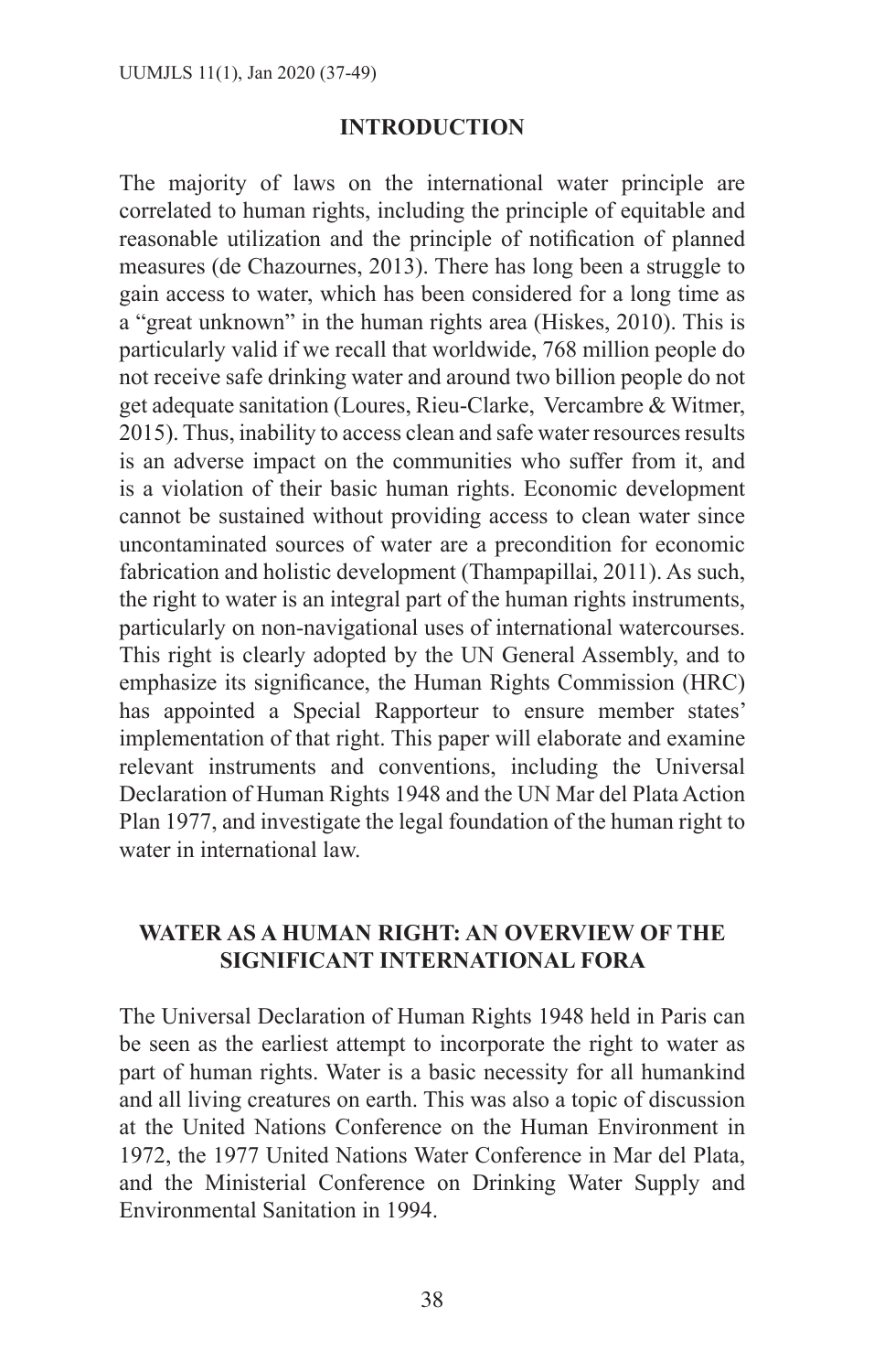During these conferences, important resolutions were made for improving water development for agriculture and for safe drinking water and sanitation. However, there were no definite resolution that every human has "the right to clean water and sanitation." The right to safe drinking water for instance had also been discussed but only partially within "the right of everyone to an adequate standard of living" in the International Covenant on Economic, Social and Cultural Rights 1966.

Considering how the assessment of water resources will be burdensome to developing countries, many developing states stressed on international cooperation in training programs and facilities. This is pertinent since many rivers are polluted due to unsustainable development (Mohamad, 2018). In 2004, the Bonn Charter for Safe Drinking Water proposed a set of key principles for better management and reliable provision of safe drinking water. These principles included management of the whole water supply chain, close cooperation between stakeholders and redefining the roles and responsibilities of agencies in delivering safe drinking water.

International human rights law necessitates specific commitments towards ensuring better water resources management. In this regard, states gathered at the International Conference on Water and the Environment 1992 in Dublin and agreed to the formation of the famous Dublin principles. It emphasized on a participatory and holistic water management and from there, concepts such as Integrated Water Resources Management (IWRM) and Integrated River Basin Management (IRBM) were developed. Although these concepts are concerned with sustainable development of river basins, they will eventually ensure sufficient supply of water and sanitation to all humans.

In 1992, the UN Conference on Environment and Development in Rio de Janeiro produced an important publication called 'Agenda 21' to promote sustainable management of natural resources by the international community (United Nations, 1992). Chapter 8 of Agenda 21 discusses water quantity and quality, surface and groundwater. It lays down strategies concerning water resources assessment, protection of water resources, water quality and aquatic ecosystem.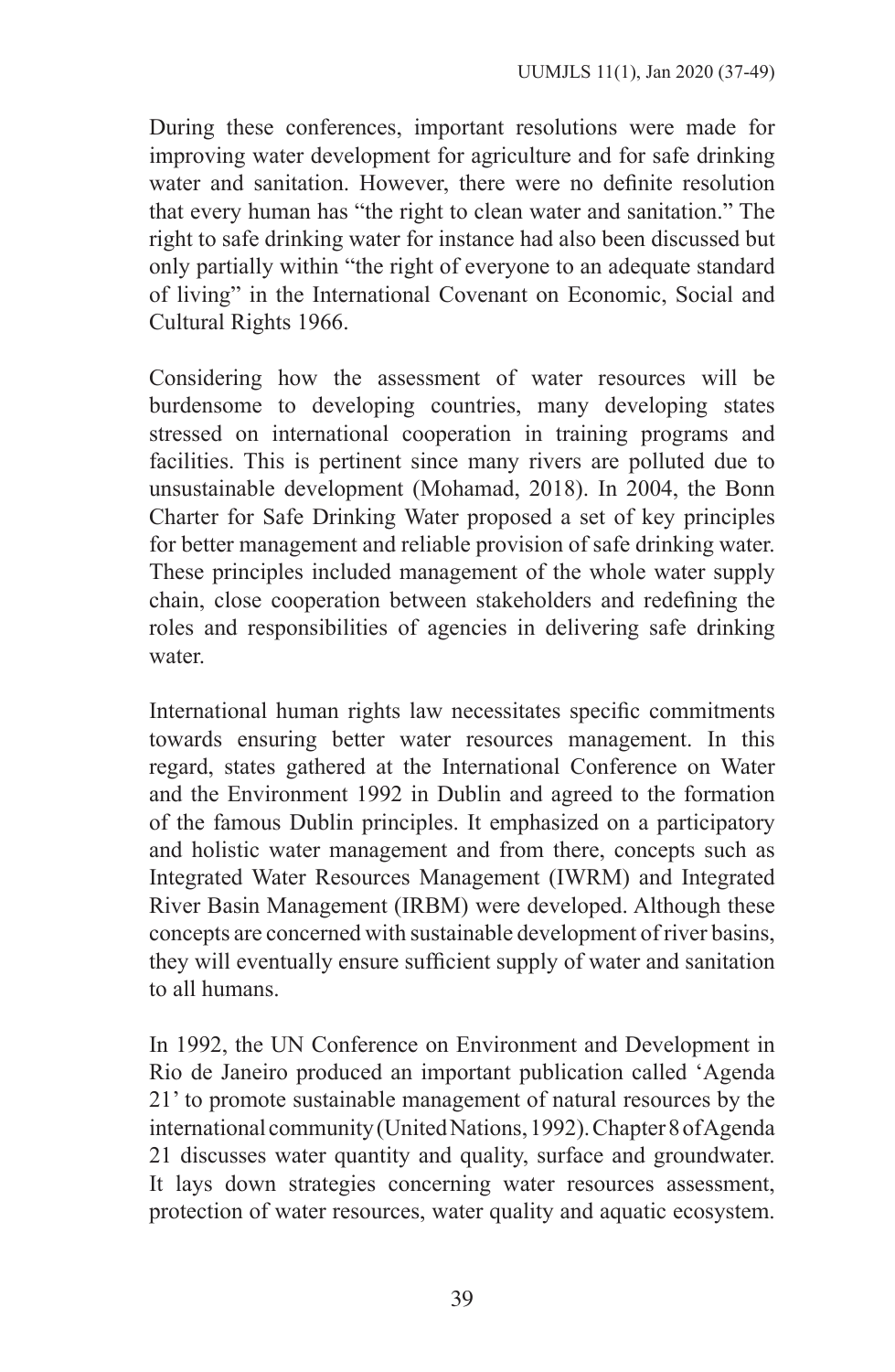It also proposes programs that link water and development for potable and non-potable use for individuals, industry, development and agriculture. However, Agenda 21 emphasizes on community participation in the activities by local authorities. In addition, Chapter 8 can only be properly executed in states including Australia which has devolved the power to provide water supply to their local authorities.

The World Summit on Sustainable Development Rio+10 was held in Johannesburg in 2002. It emphasized the facilitation of access to public information and participation in decision-making regarding water management. The Johannesburg Plan of Implementation, amongst others, requires countries to develop their own IWRM plan (United Nations, 2002). Although the right to clean was not clearly stipulated, if all states can incorporate the IWRM initiatives in their water sector, the human right to water will be satisfied through the sufficient supply of clean water and sanitation.

In 2012, the Rio+20 Summit published a document entitled "The Future We Want". In this document, a special section with five paragraphs was dedicated to water and sanitation. Paragraph 119 stresses on the inextricable link between water and sustainable development, while Paragraph 120 urges countries to implement IWRM as agreed in the Johannesburg summit. Interestingly, Paragraph 121 reaffirms international commitments towards the growing need for human right to safe drinking water and sanitation. Thus member states need to support initiatives under the UN International Decade for Action, "Water for Life", 2005–2015. The other three paragraphs consist of: Paragraph 122 which discusses the ecosystem approach to water; Paragraph 123 concerns flood, drought, scarcity, supply and demand while Paragraph 124 focuses on pollution and water quality (United Nations, 2012).

States must also ensure adequate access to a sufficient amount of safe drinking water for personal and domestic uses which include potable use and non-potable use such as sanitation, washing, and cooking. The UN Committee on Economic, Social and Cultural Rights (UNCESCR) emphasizes that access to clean water is a human right because it is indispensable for leading a life in human dignity and a prerequisite to the realization of all other human rights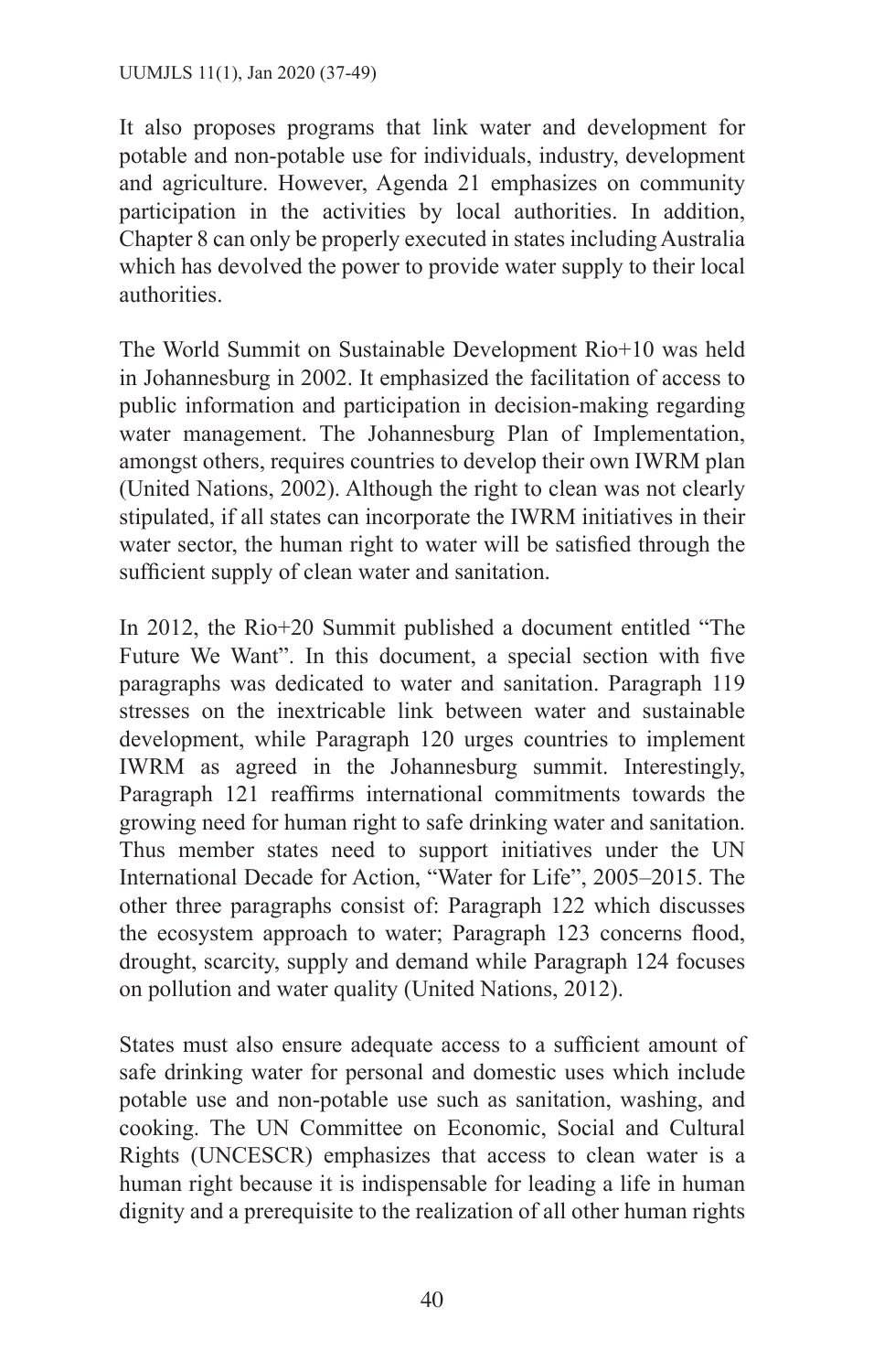(United Nations Human Rights, 2002). This right includes the right to continuous water supplies free from arbitrary disconnection or contamination, and access to water infers physical, economic and non-discriminatory accessibility.

It is apparent that much commitment has been made to address the importance of water in the development process of a state from the birth of the United Nations to Rio+20. However, more effort is needed from developing countries to implement their pledges in their respective territories, and this must be supported by the developed countries. Today, the right to water and sanitation has been established as part of the UN Agenda 2030 for Sustainable Development Goals, especially Goal No. 3: Good Health and Wellbeing and Goal No. 6: Clean Water and Sanitation. This requires States to further their efforts in guaranteeing this right under their constitution or any other national law. Despite the establishment of the above, there are still issues in incorporating such rights in the human rights legal framework as seen in many parts of the world.

# **THE RIGHT TO WATER AS PART OF THE HUMAN RIGHTS FRAMEWORK**

States have three implicit obligations, namely to respect, to protect, and to fulfill. The obligation to respect calls that States' legal frameworks should refrain from interfering in people's right to access water and sanitation and protect it accordingly from any breaches (United Nations Water, 2019). The obligation to fulfill includes obligations to facilitate, provide and promote access to water. The human right to water and sanitation obliges the State as a whole unit, which means that all public and private entities in a State are bound to that duty.

The State as a subject of international law remains responsible if it chooses to involve the private sector in water services provisions while only the nature of its obligation shifts, from the obligation to respect to a stronger focus on the obligation to protect (Riedel, 2005). Based on the international commitment stated above, States should respect the right to water in the process of allocation of water resources to satisfy all people's basic need for water, and must not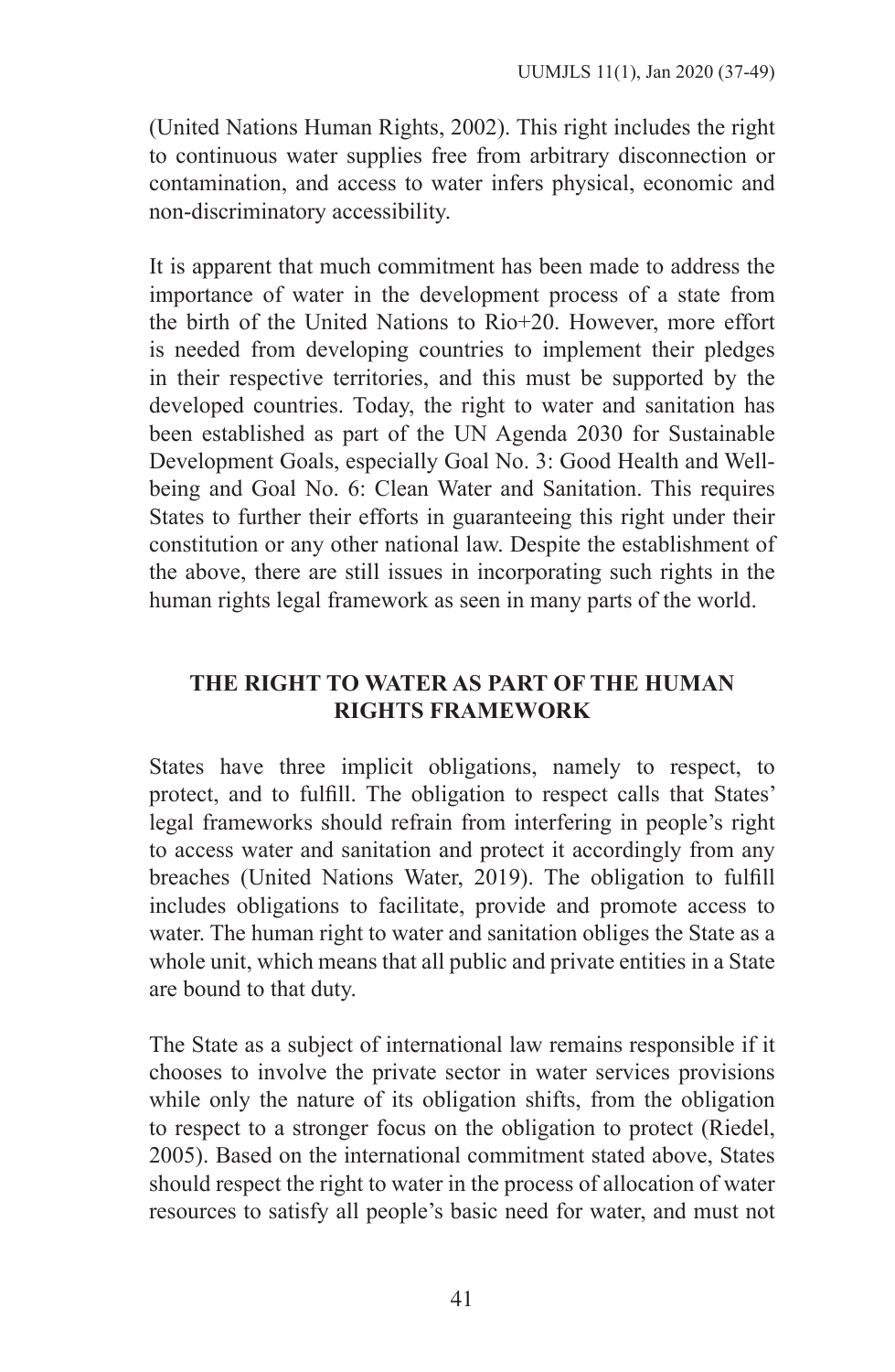redirect these resources for other purposes such as industrial uses. Water must be provided in a sufficient quantity with acceptable quality, as well as be physically and economically accessible (Winkler, 2012).

In contrast, there are counter arguments that the State is compelled to ensure that sufficient water resources are available to cultivate agricultural products to sustain its population. This obligation relies on the right to food, not to the right to water, which obviously aims at the realization of the right to food to be considered in the context of this human right (Snell, 2014). However, the right to water is not to be essentially separated from civil and political rights, with a duty to ensure non-discrimination, especially of marginalized groups (Winkler, 2012).

Several states have actually incorporated the right to water as a constitutional right of its citizens. France has adopted Bill No. 758 which incorporates the human right to water and sanitation by placing duties on local authorities to provide free public water-fountains, toilets and showers. On another continent, South Africa passed the Constitution of 1996 which guarantees everyone the right to have access to health care services, sufficient food and water, and social security under Article 27 (1). Thus the government shall ensure such rights are met if their resources allow.

The human right to water is founded on various factors in the domestic context, including having an appropriate policy, programs and planning. McCaffrey (2016) observes that there are two "striking mismatches" in the emergence of this right within the human rights legal framework; the first mismatch is between capacities and responsibilities, and the second mismatch concerns States that have accepted the right to water as a human right, but their development level does not correspond to it. There are some claims that public international law and human rights conventions do not represent an explicit acceptance of right to water (Jolly, 2018). The United States for instance insists that there does not yet appear to be a consensus among States on the existence of the right (to water) as a matter of customary international law (McCaffrey, 2016).

Despite the above, international instruments have recognized the humanitarian nature of the right to water as discussed above, namely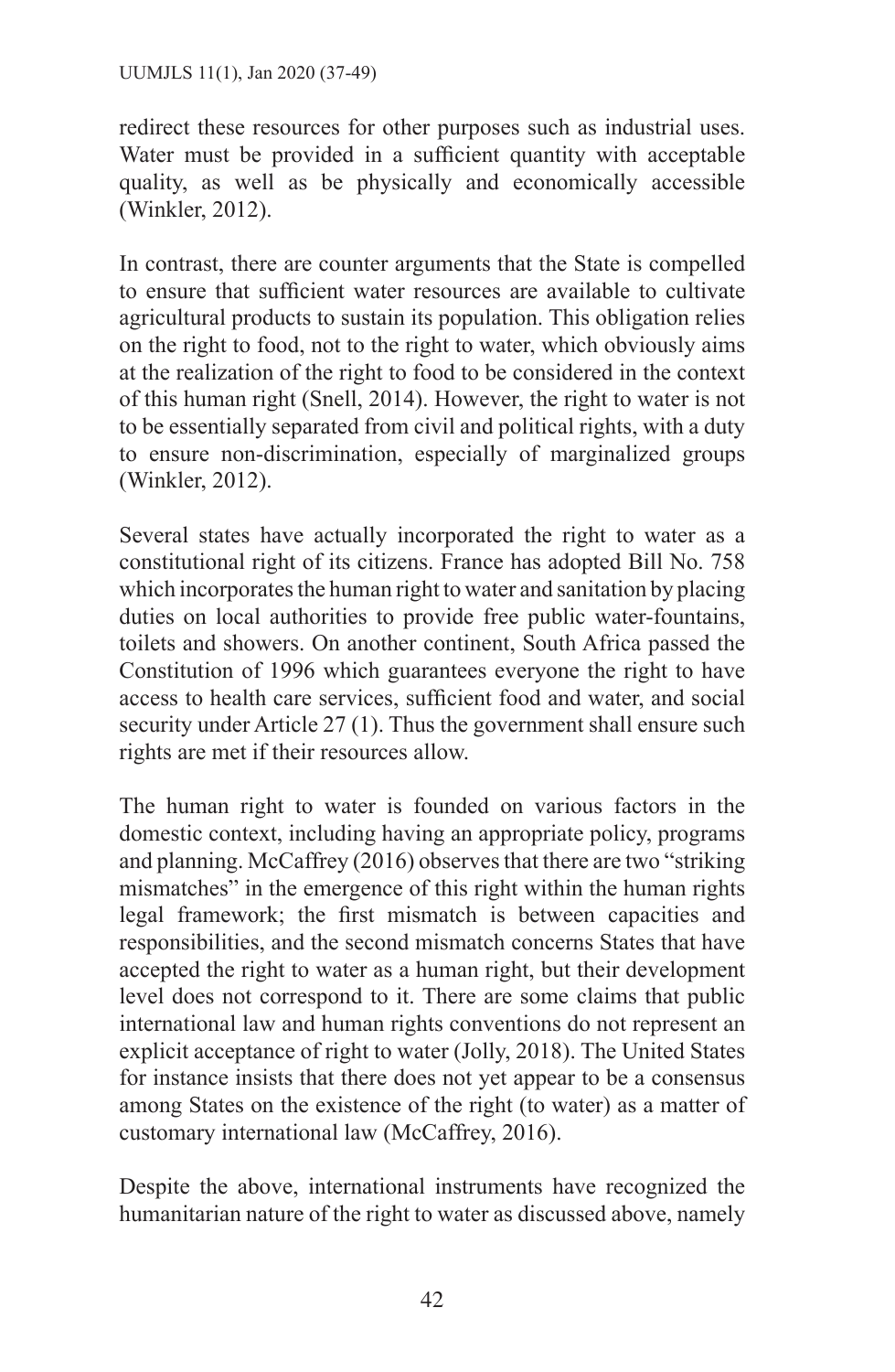the UN Mar del Plata Action Plan in 1977, the Dublin Principles, and Agenda 21, together with the Convention on the Rights of the Child (CRC) Article 24/2, and the Convention on the Elimination of All Forms of Discrimination Against Women (CEDAW). Under CEDAW, State parties are obliged to ensure women's access to adequate living conditions, particularly in relation to water supply, while the CRC requires states' parties to provide adequate nutritious food and clean drinking water (Bulto, 2011). Similarly, the Convention on the Protection and Use of Transboundary Watercourses and International Lakes of 1992 has addressed human rights in its Protocol on Water and Health of 1999.

The UN Convention on the Non-Navigational Uses of International Watercourses (UNWC) of 1997 which governs international watercourses also incorporates the human right to water. Article 10 provides that no use of an international watercourse enjoys inherent priority over other uses. Paragraph 2 of that Article deals with conflict situations under Articles 5 to 7 and States "with special regard being given to the requirements of vital human needs." This was one of the main concerns of the Delft Declaration, which was adopted at a symposium held in the Netherlands in 1991 sponsored by the UN Development Program (UNDP). This Declaration gives priority to the satisfaction of human water needs, and calls for measures to achieve this aim.

Notably, the UNWC proposed the term 'vital human needs,' which means "sufficient water to sustain human life, including both drinking water and water required for the production of food in order to prevent starvation." In this way, the UNWC prioritizes "vital human needs" over any other factor of an equitable utilization approach. In contrast, Article 14 of the Berlin Rules on Water Resources of 2004 issued by the International Law Association states that the obligation to determine an equitable and reasonable use of water lies with the State, where the State is duty-bound to "first allocate waters to satisfy vital human needs."

It is observed that access to water rests on a number of basic rights, most prominently the right to an adequate standard of living. The alleged lack of precise definition of this right to water cannot be used to dispute its legally-binding nature; however, lack of enforcement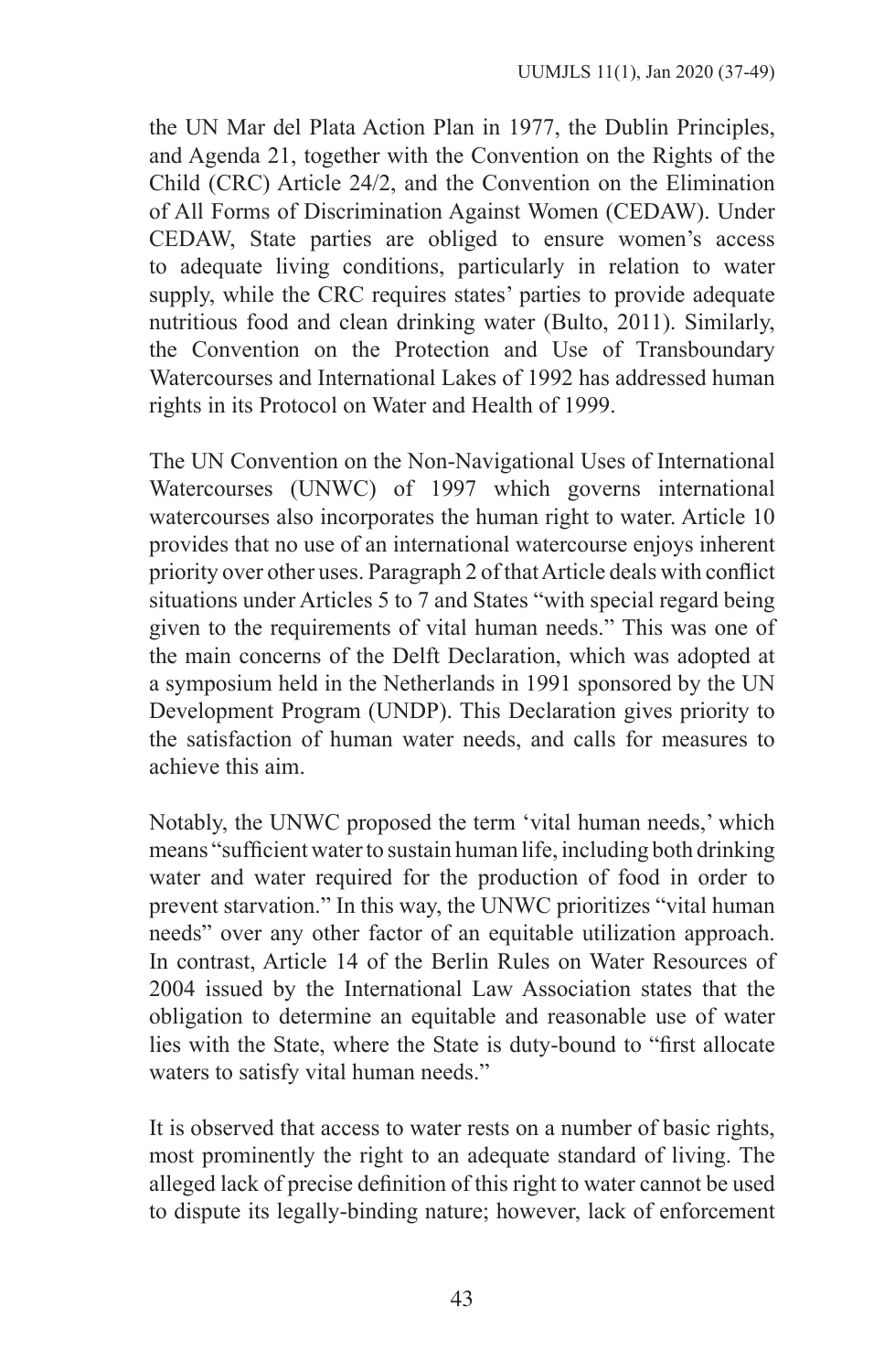mechanisms often defeat this human right, which is the situation faced by many States. Hence, the Special Rapporteur on the human rights to water and sanitation is making new initiative made by to move the States towards progressive realization of the human rights to water and sanitation (United Nations Water, 2020).

## **STATES' ATTITUDE TOWARDS THE RIGHT TO WATER**

Generally, the legal basis of recognition of the right to water is twofold; the first is based on the need for an explicit expression of the right to water in international human rights law. The second is that the right to water is a part of other major rights including the right to life. Based on that view, the right can be claimed only when life is threatened by low quality or quantity of water. The right is not "self-executing" in nature; thus, when a State party fails to provide clean water, it would not be necessarily in breach of an international obligation.

In contemporary international law, the obligation of States on the human right to water has a "due diligence" nature as opposed to absolute obligation which could be immediately enforceable. Hence, a State or an individual is not required to prove that the appropriate measures have not been followed since there is a "general agreement" that the burden of proof lies with the respective States. The concept of due diligence has obviously been defined according to the UN in the context of human rights as "an ongoing management process that a reasonable and prudent enterprise needs to undertake, in light of its circumstances 'including sector, operating context, size and similar factors' to meet its responsibility to respect human rights" (UNHROHC, 2012).

Brownlie (2003) claims that most human rights elements are part of the customary law obliged to all of the international community members, regardless of being parties to human rights treaties, unless they behave as persistent objectors against the formation process. Since human needs and habits for the use of water resources are governed by a standard of reasonableness, the question, to what extent is the right to water a part of customary international law arises (Vick, 2012). This is because States which have not ratified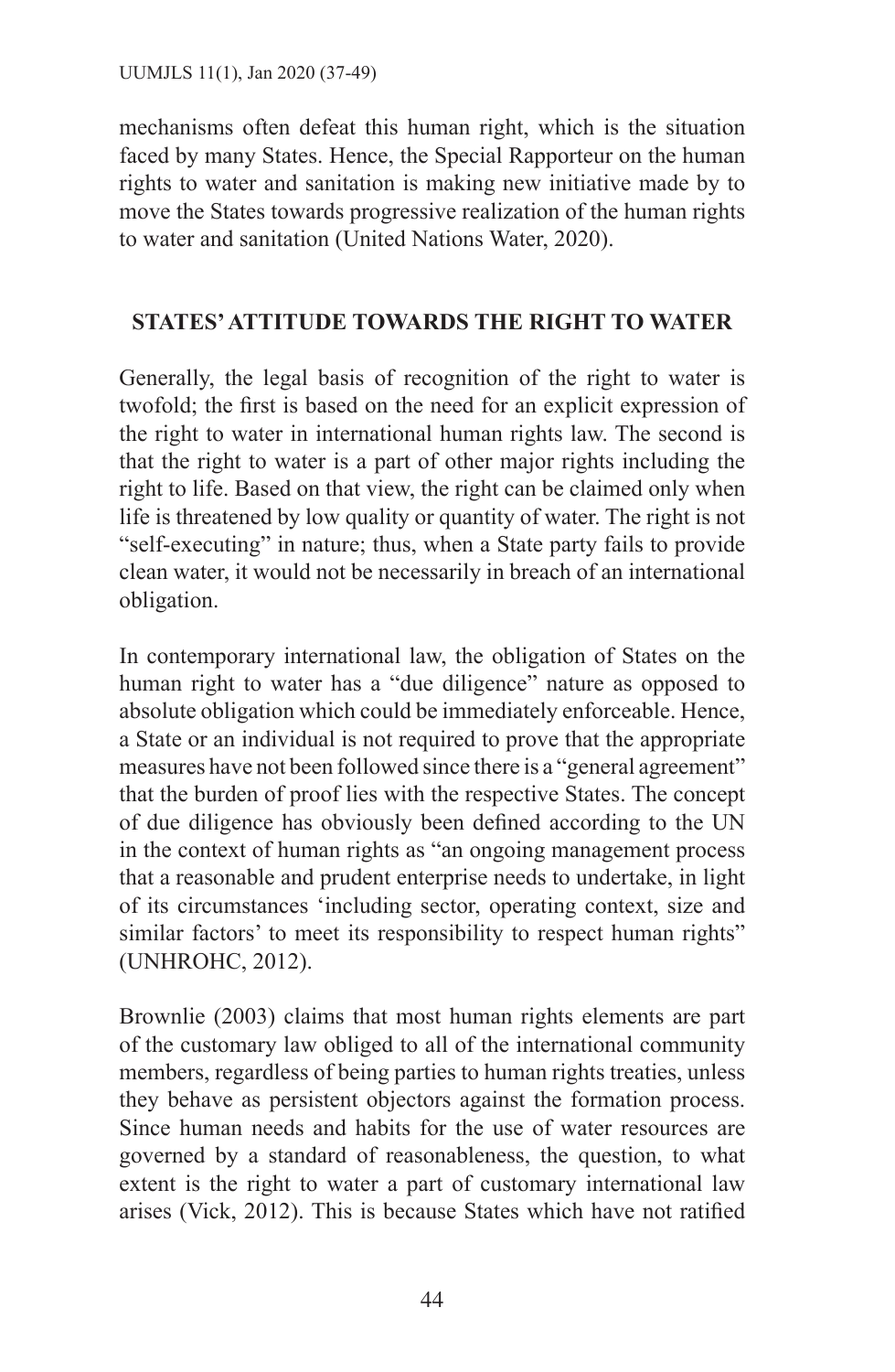the respective human rights agreements are bound by customary law on the human right to life, which includes the right to clean water (Rudolf, 2007). As such, the vision of human needs as integrated within the right has gained an increasingly prominent role in the field of international law (de Chazournes. 2013).

International jurisprudence and tribunals have significantly contributed to ensuring the right to water via the most prestigious judicial institution, the International Court of Justice (ICJ) in the Case Concerning Kasikili/Sedudu Island (Botswana v. Namibia) 1996 and the Case Concerning the Gabcikovo-Nagymaros Project (Hungary/Slovakia) 1997. In the latter case, the ICJ Vice President, Judge Weeramanty opined that damage to the environment can impair and undermine all the human rights spoken of in the Universal Declaration and other instruments.

# **THE ROLE OF THE UN GENERAL ASSEMBLY AND THE HUMAN RIGHTS COMMISSION (HRC) IN ADOPTING THE RIGHT TO WATER**

All previous endeavours in safeguarding the right to water were equipped with organizational support from relevant UN bodies. In 2006, the HRC requested the Office of the UN High Commissioner for Human Rights to submit "a detailed study on the scope and content of the relevant human rights obligations related to equitable access to safe drinking water and sanitation under international human rights instruments" with the affirmation of some human rights instruments. These include the UDHR, specifically General Comment No. 15 (2002) of CESCR and Articles 11 and 12 of the International Covenant on Economic, Social and Cultural Rights, which includes the right to an adequate standard of living and the right to health. Consequently, in 2007, the former High Commissioner for Human Rights stated that the right to access of safe drinking water and sanitation are equal and non-discriminatory for both potable and non-potable uses.

The HRC considered the requested report and issued a resolution in March 2008, which brought about an important step by appointing an independent expert on the issue of "human rights obligations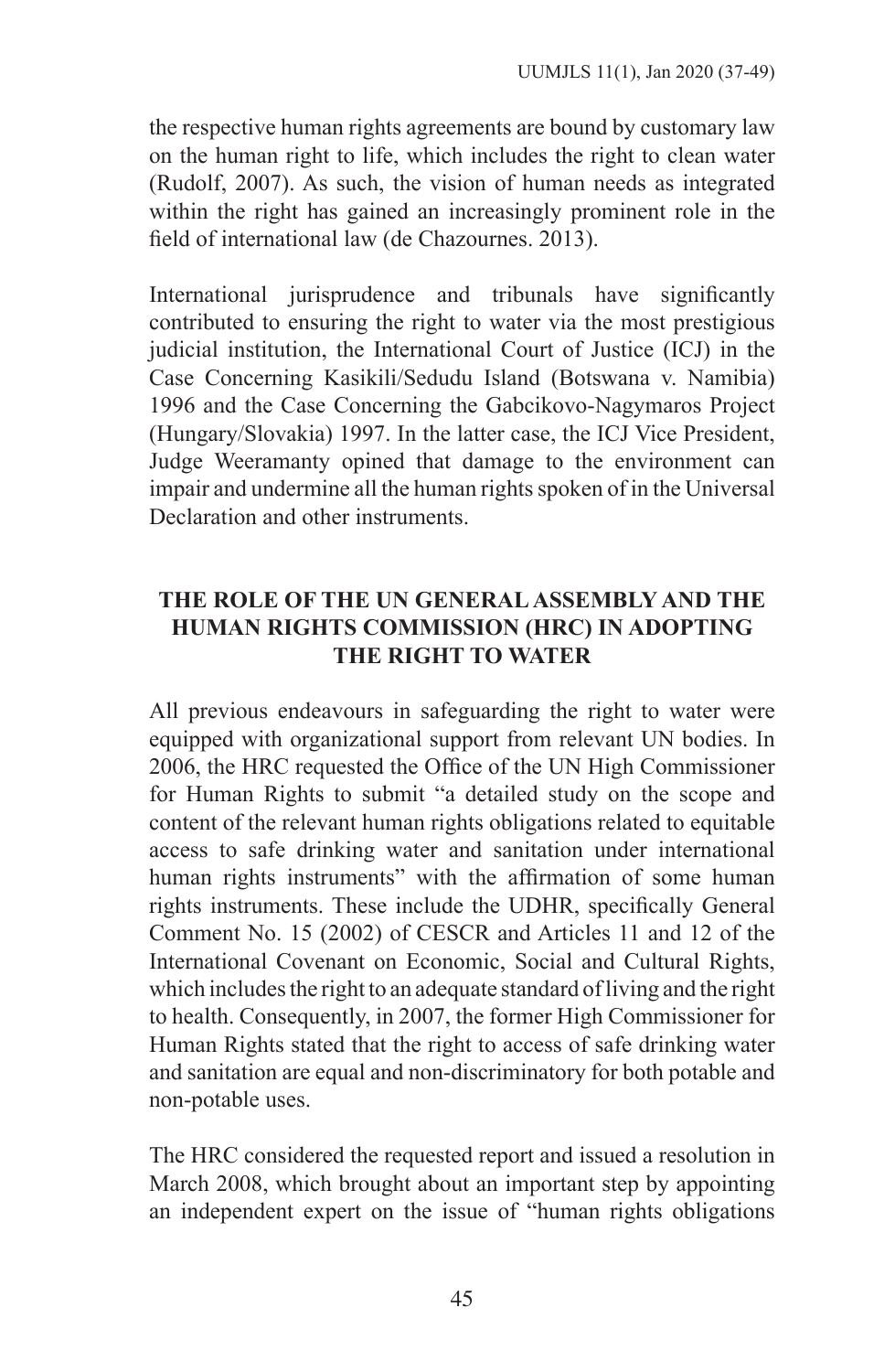related to access to safe drinking water." The HRC has drawn its mandate under Resolution 7/22 (2008) to develop a dialogue with the related parties, both public international and domestic law subjects, to identify best practices to access safe drinking water and sanitation, and to work further on clarification of the content of human rights obligations by taking into consideration non-discrimination obligation concerns (Tanzi, 2010). In 2010, the HRC appointed Ms. Catarina de Albuquerque as the first Special Rapporteur on the Human Rights to Safe Drinking Water and Sanitation, which was initially founded by the HRC in 2008 as Independent Expert on the issue. The Special Rapporteur's outcomes focused on ensuring water affordability and urged for intervention to fix a reasonable price for water supply provision.

The HRC stands on three analytical elements to recognize the human right to water. The first relies upon the derivation of a right to water from Article 11 of the International Covenant on Economic, Social and Cultural Rights (ICESCR). The second element is based on the centrality and essentiality of water to other ICESCR rights under its Article 1/2, and the right to the highest attainable standard of health in Article 12/1, since water is central to environmental hygiene, as well as the necessity of water to the right to adequate food and housing in Article 11/1. The third element is a prior recognition of the right to water by other human rights instruments under international conventions, including the CRC and CEDAW (Cahill, 2010). This is also relevant under international humanitarian law, particularly the 1949 Geneva Conventions in relation to civilians in times of war and the treatment of prisoners of war (Rohaida & Tareq, 2011).

Finally, but most importantly, the most prominent multilateral mobilization platform represented by the UN General Assembly had taken a bold step by adopting its resolution entitled "The Human Right to Water and Sanitation" in 2010 to recognize the right to safe and clean drinking water and sanitation as a human right that is essential for the full enjoyment of life and all human rights. This was concrete action followed by an elaborated, specified and comprehensive one later by the HRC two months later in September 2010 to affirm that the human right to safe drinking water and sanitation is derived from the right to an adequate standard of living and inextricably related to the right to the highest attainable standard of physical and mental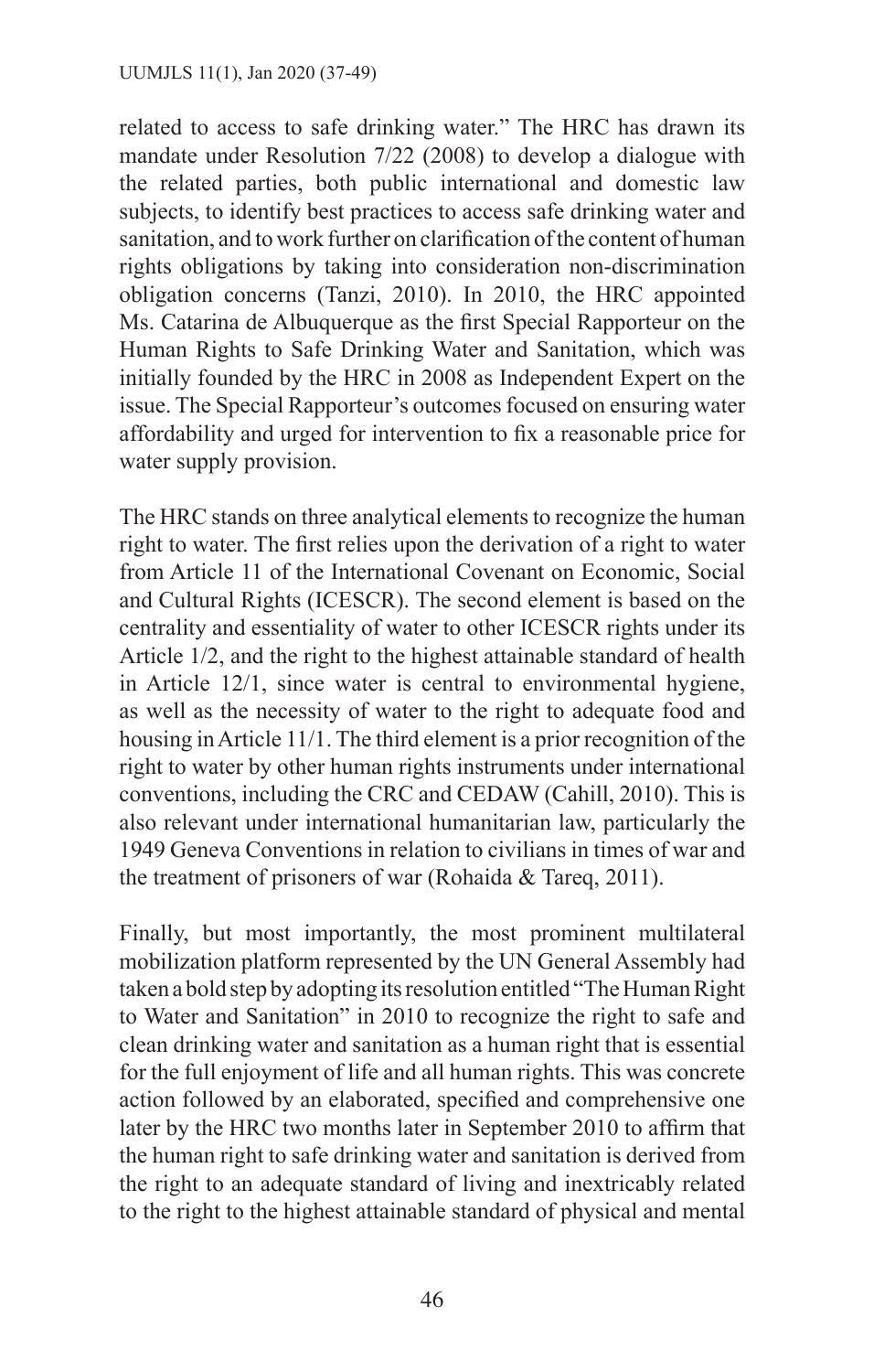health, as well as the right to life and human dignity (Salman, 2012). The HRC confirmed that this recognition is derived from the basic human right to health and adequate standard of living.

### **CONCLUSION**

The formal recognition of the human right to water through the UN General Assembly and the HRC reflects a great stride forward in this context, where these resolutions illustrate clearly that this right is now founded under international law. However, this does not mean that all challenges to implementation have been resolved, as they are still absent in the domestic legislation of most countries. Hence, it fails to reflect an important international obligation. It is worth noting that merging these rights within the domestic sphere will involve additional financing commitments. This is because State parties are obliged to maximize their available resources and give room for participation of non-state actors in this context. Although the human right to water exists under international law, the gap in implementation is widened by the steady growth in population and the unsustainable management of water resources worldwide. Further, there is a crucial need to urge the Special Rapporteur to give attention to the international dimensions of the right to water. This is because the States could argue that due to various reasons including political or economic instability, the States are unable to provide water to all citizens.

### **ACKNOWLEDGEMENTS**

This research is funded by Universiti Kebangsaan Malaysia (Grant No: GUP-2018-067).

#### **REFERENCES**

Brownlie, I. (2003). *Principles of public international law* (6th ed.). Oxford: Oxford University Press.

Bulto, T. S. (2011). The emergence of the human right to water in international human rights law: Invention or discovery. *Melbourne Journal of International Law 12,* 290.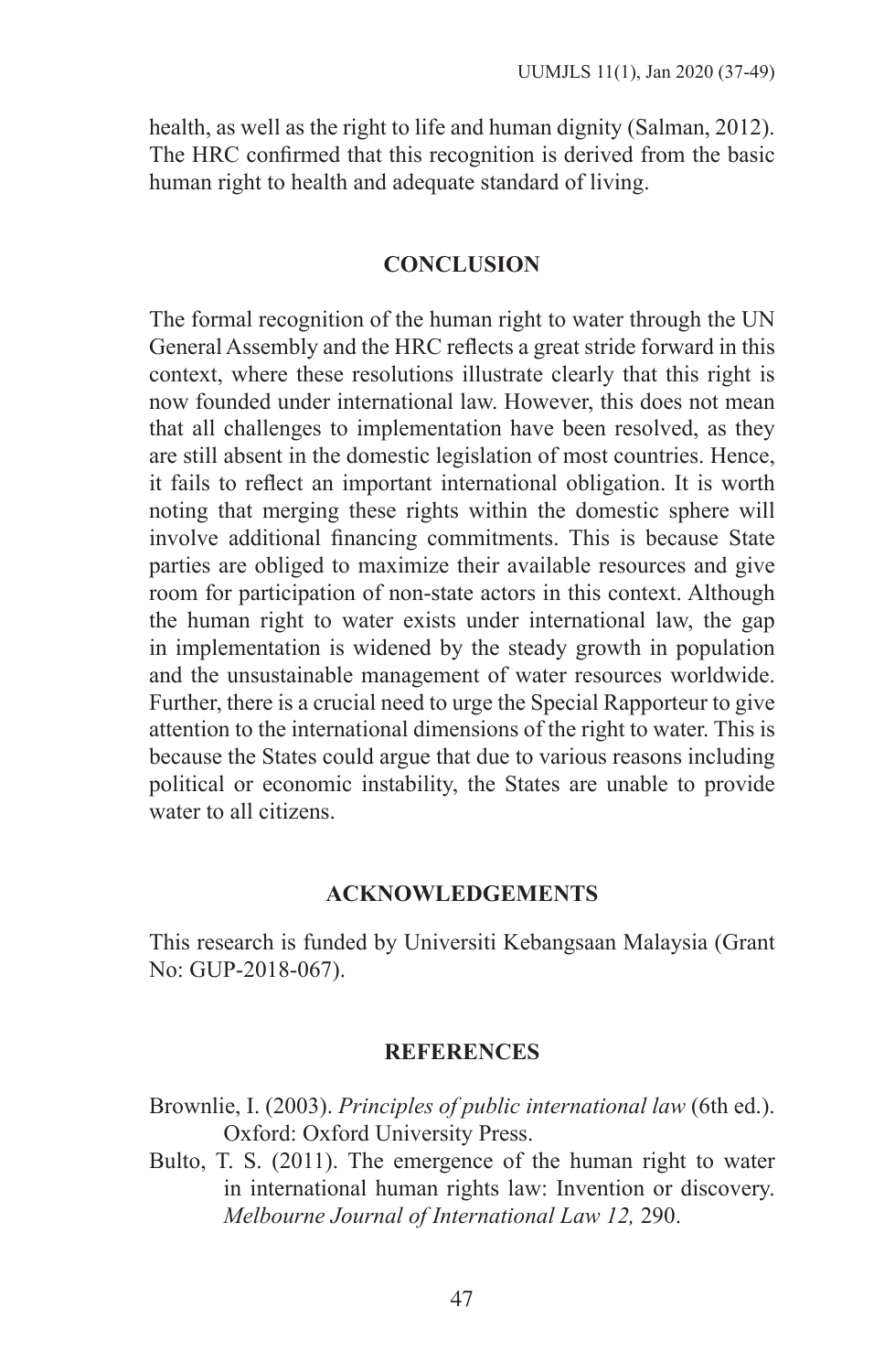- Cahill, A. (2010). Protecting rights in the face of scarcity: The right to water. In Mark Gibney & Sigrun Skogly. *Universal Human Rights and Extraterritorial obligations*. Pennsylvania: University of Pennsylvania Press.
- Case Concerning the Gabcikovo-Nagymaros Project (Hungary/ Slovakia). (1997). Judgement of 24 September 1997. International Court of Justice.
- Case Concerning Kasikili/Sedudu Island (Botswana v. Namibia). (1996). Order of 24 June 1996. International Court of Justice.
- de Chazournes, L. B. (2013). *Fresh Water in International Law*. United Kingdom: Oxford University Press.
- Hiskes, R. P. (2010). Missing the green: Golf course ecology, environmental justice, and local "fulfillment" of the human right to water. *Human Rights Quarterly, 32*.
- Jolly, S. (2018). A legal analysis of linking human right approach to access to water and sharing of trans-boundary rivers in South Asia. In Kaul J.L. & Anupam, J. *Shifting Horizons of Public International Law*. New Delhi: Springer.
- Loures, F., Rieu-Clarke, A., Vercambre, M. & Witmer, L. (2015). *Everything you need to know about the UN Watercourses Convention.* United Nation: WWF International.
- McCaffrey, C. S. (2016). The human right to water: A false promise. *The University of Pacific Law Review. 47,* 221.
- Mohamad, A. B. (2018). The provisions of water and garbage pollution in street, drainage and building Act, 1974: A view in Islamic law. *UUM Journal of Legal Studies*, *9*, 1-21.
- Riedel, E. (2005). The human right to water chapter. In K. Dicke, St. Hobe, K.-U. Meyn, A. Peters, E. Riedel, H.-J. Schütz, Ch. Tietje, *Weltinnenrecht – Liber amicorum Jost Delbrück*. Berlin: Duncker & Humblot.
- Rohaida, N., & Tareq, H. (2011). Fallujah Battles: Violations of the International Humanitarian Law. *UUM Journal of Legal Studies*, *2*, 39-64.
- Rudolf, B. (2007). Menschenrecht Wasser Herleitung, Inhalt, Bedeutung, probleme'. In B. Rudolf., *Menschenrecht Wasser? Frankfurt am Main*. Peter Lang.
- Salman, M. A. (2012). The human right to water Challenges of implementation. American Society of International Law Proceedings*. 44*, 106.